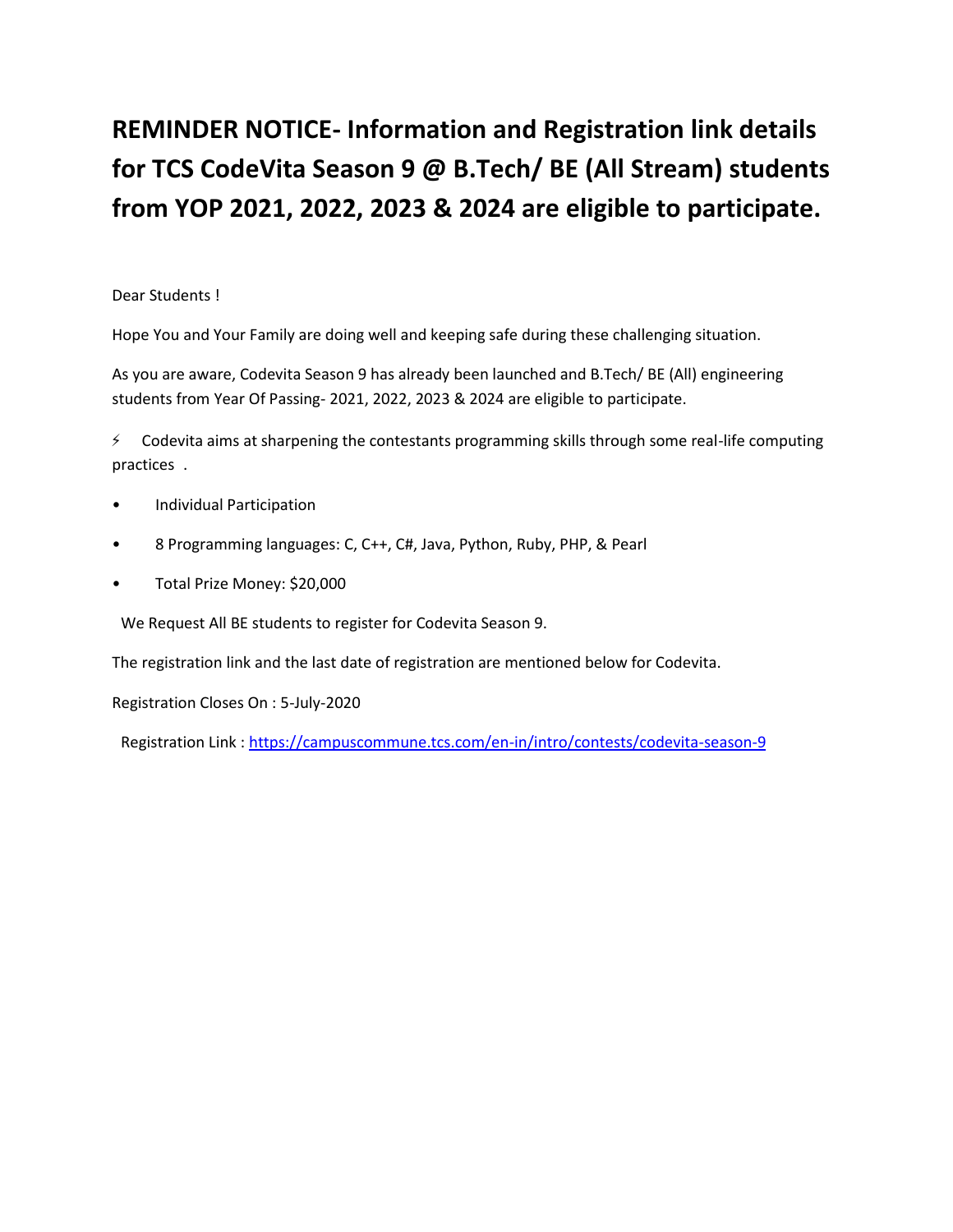IMPORTANT INFORMATION REGARDING TCS - CodeVita Season 09.

Dear Students,

1.) It is for your information that participating in CodeVita is Very-Very important not only for 2021 final year students But is equally important for all 3rd, 2nd and 1st Year students as you will not only gain real time experience but at the same time you will get some attractive prizes also.

2.) Last Year, Through CodeVita-08, Total 06 Job offers were released by TCS to MIT Group students. Out of which One Student got offer of 7 LPA (Lacs per year) and other 05 students got 3.3 LPA.

3.) Also 02 Very Big Advantage in participating CodeVita contest

1st is -- if you perform Well --(not necessary to be in Topper List) in CodeVita Season 09 you will directly allowed to appear in interview round of TCS Campus Drive. Means You have to NOT appear in 90 mins Online Test of TCS Campus Drive Scheduled in last week of July 2020. Where as all other has to sit in this online test and then they have to clear minimum cutoff of company to reach into interview round.

2nd is--- BE/B.Tech (All Branch) students can participate in the CodeVita Contest and there is also No % Percentage Criteria. Where as if you directly participate in Campus Drive the Percentage Criteria is 60% from 10th class onwards till 6th Semester.

4.) Hurry up last date of registration is 5th July 2020.

We suggest you all to REGISTER yourself as soon as possible bcoz after 1st july due to load on TCS Campus Commune Portal registration process may get slow or delay